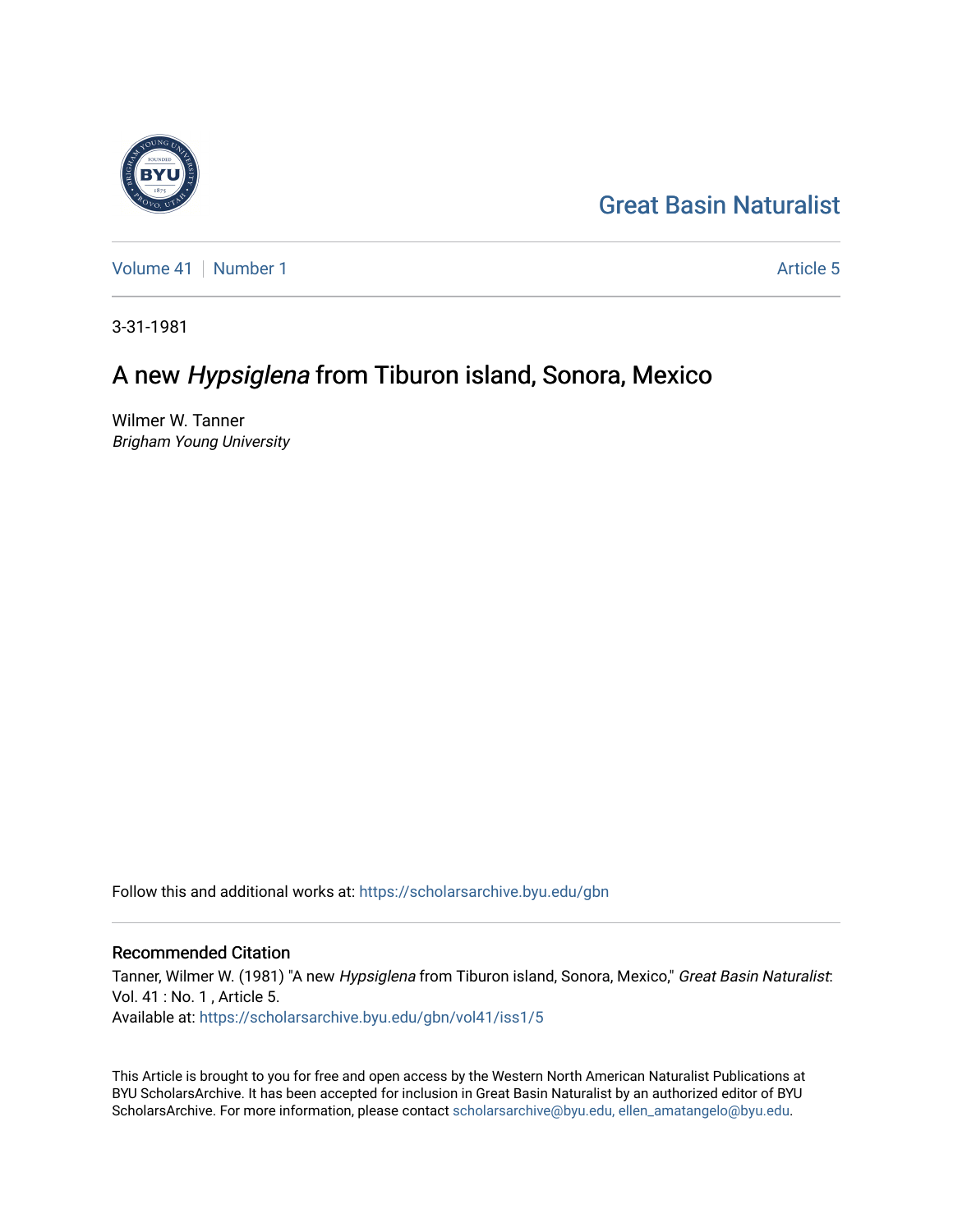# A NEW HYPSIGLENA FROM TIBURON ISLAND, SONORA, MEXICO

#### Wilmer W. Tanner'

Abstract.— Hypsiglena torquata tiburonensis is described as new to science from Isla del Tiburon, Sonora, Mexico. Notes pertaining to other taxa in the genus are inchided.

The islands in the Gulf of California continue to produce interesting variations in the genus Hypsiglena. Few islands are without representatives of the genus and all island populations show some variations not found in Baja California or Sonora populations. Those islands furthest from the coast and off the coastal shelf, such as Tortuga and Santa Catalina, show the most variation, an in dication of their longer isolation.

A most unusual pair of specimens is avail able from the island of Tiburon. They are unusual in their color pattern and particularly in the large number of dorsal spots. As noted above, it is not unexpected for island populations to be differentiated from the mainland populations, but, considering the short dis tance from costal Sonora to Tiburon, one would not expect such a radical departure in pattern. Because the population is distinct, <sup>I</sup> choose to name it—

## Hypsiglena torquata tiburonensis, n. subsp. Fig. <sup>1</sup>

HoLOTYPE.- An adult female, BYU 33181, taken by James R. Dixon, on Isla del Tiburon, Sonora, Mexico, 14 August 1974.

PARATYPE.- An adult female, MVZ 37802, taken by C. G. Sibley at Ensenada del Perro, Isla del Tiburon, 10 November 1941.

DIAGNOSIS.— A subspecies of Hypsiglena torquata characterized by light brown spots, which are narrowly separated from one an other (usually less than one scale) and in volving 7-9 dorsal scale rows. There is a strong tendency for the dorsal spots to be separated or only narrowly connected at the dorsal midline. In the holotype, the nape pattern is similar to deserticola, but in the para type it is as in northern Sonora and Arizona specimens. The subspecies tiburonensis is most closely related to those nearby populations in Sonora and Arizona and in the Great Basin, but it is distinct in the number, size, and shape of the dorsal spots.

DESCRIPTION.— Rostral broad, rounded, and projecting anteriorly 0.7 mm, 17.5 per cent of distance to anterior edge of frontal; loreals 1-1; preoculars 2-2; temporals 1-2; supralabials 8-8; infralabials 10-10, four rows of gulars between posterior chinshields and first ventral; ventrals 185; caudals 52; anal di vided; dorsal scales in 21-21-15 longitudinal rows.

Nape pattern of three dark blotches, the median one of these with three parts, the an terior median portion narrow, extending from the parietal posteriorly 5 scales to fuse on each side with the lateral portions of this spot; lateral nape spots separated from median and extending anteriorly to orbit; dorsal blotches on body 86, many divided or nar rowly connected medially, spots separated by narrow pale cross-bands usually one-half scale wide, dorsal spots when united forming a band across dorsum involving 7-9 scale rows. Dorsum of head without dark spots; body color a light brown with narrow, cream-colored mottling separating the spots.

Measurements.— Snout-vent length 376 mm; tail length 68 mm; tail 15.3 percent of total length; head length, from snout to posterior edge of parietals 11.4 mm; head width 10.5 mm; diameter of eye 2.1 mm.

REMARKS.— The size, shape, and number of dorsal body spots is the most distinctive char acter in tiburonensis. There are other sub-

<sup>&#</sup>x27;Life Science Museum, Brigham Young University, Provo, Utah 84602.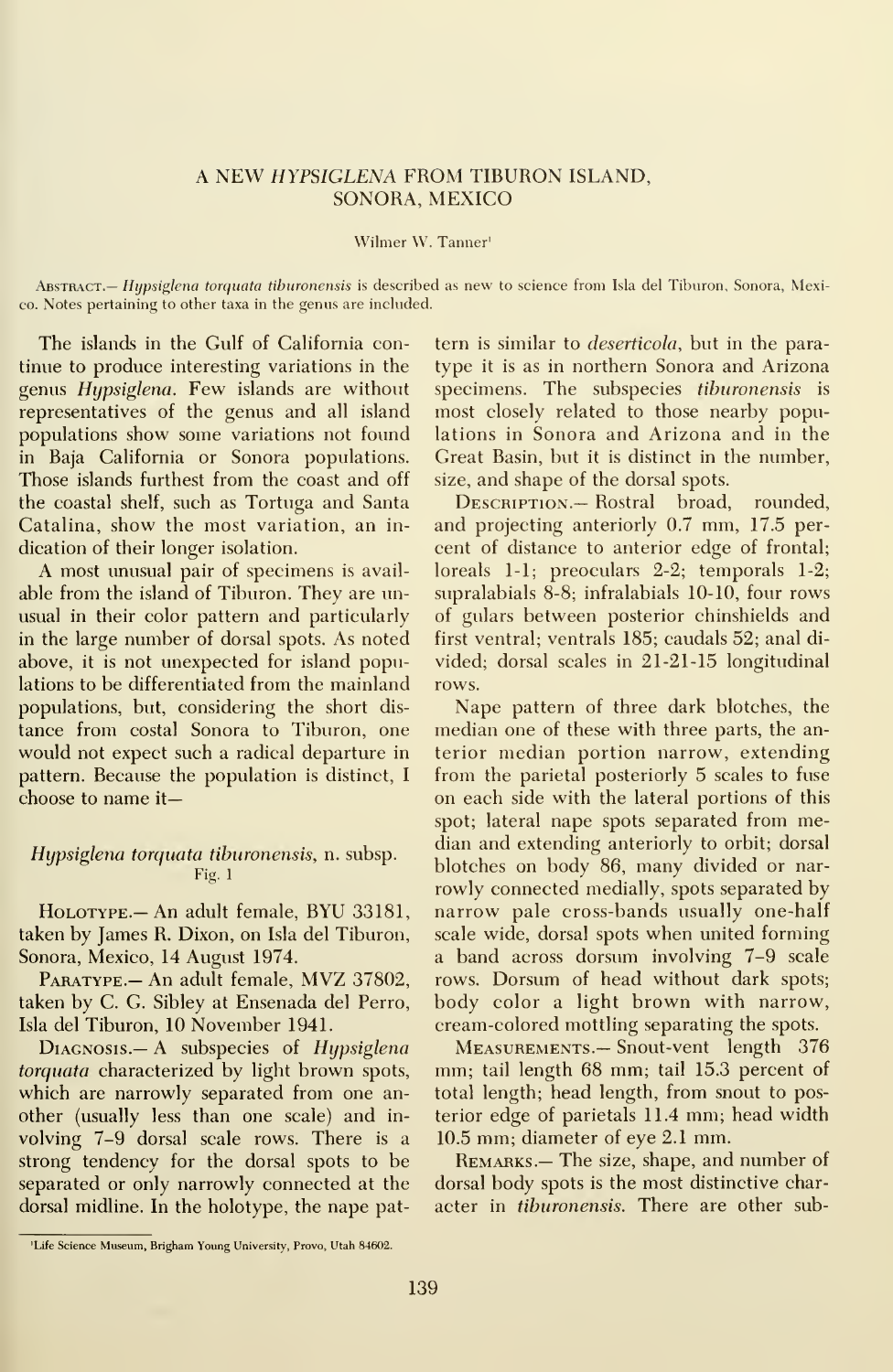species with dorsal spots that extend across the dorsum to occupy  $7-9$  rows of scales  $(t)$ . torquata, t. nuchulata, t. baueri), and perhaps occasional specimens in other subspecies, but in these the spots are longer; that is, they in volve  $2-3$  or more scale lengths. In tiburonensis the dorsal spots are less than 2 scales and usually  $1\frac{1}{2}$ . The pale bands between the dorsal spots are narrow, less than one scale length; thus, the narrow spots and interspaces provide space for more spots, characteristic of this subspecies. In  $t$ , venusta there are large numbers of dorsal spots (69-95); however, they are small, divided middorsally to form two rows that extend for most or all the body length and involve only 2-3 rows of scales. Furthermore, they are, as in tiburonensis, narrowly divided by lighter crossbands between the spots (Tanner 1944 [1946]). Although the nape pattern is similar to that of deserticola, it does have its own uniqueness and appears to consist basically of three narrowly fused spots.

A series of 10 females from Sonora provides little scutellation variation between them and tiburonensis, with ventral means 183.3 to 182.5, respectively. The caudals are also close, with means of 55 to 52, respectively (the paratype is missing its tail tip). The greatest variation between Sonora and Tibe ron specimens occur in the number of dorsal body spots, with females having 59.1 to 77.5, respectively.

It should be noted again that the series from Sonora includes both those specimens showing a pale nape band (typical *torquata*), and those representing the northern type (ochrorhynchus), all of which are without any





Fig. 1. Hypsiglena torquata tortugaensis, BYU 33181, holotype: A, head and nape patterns; B, dorsal spots.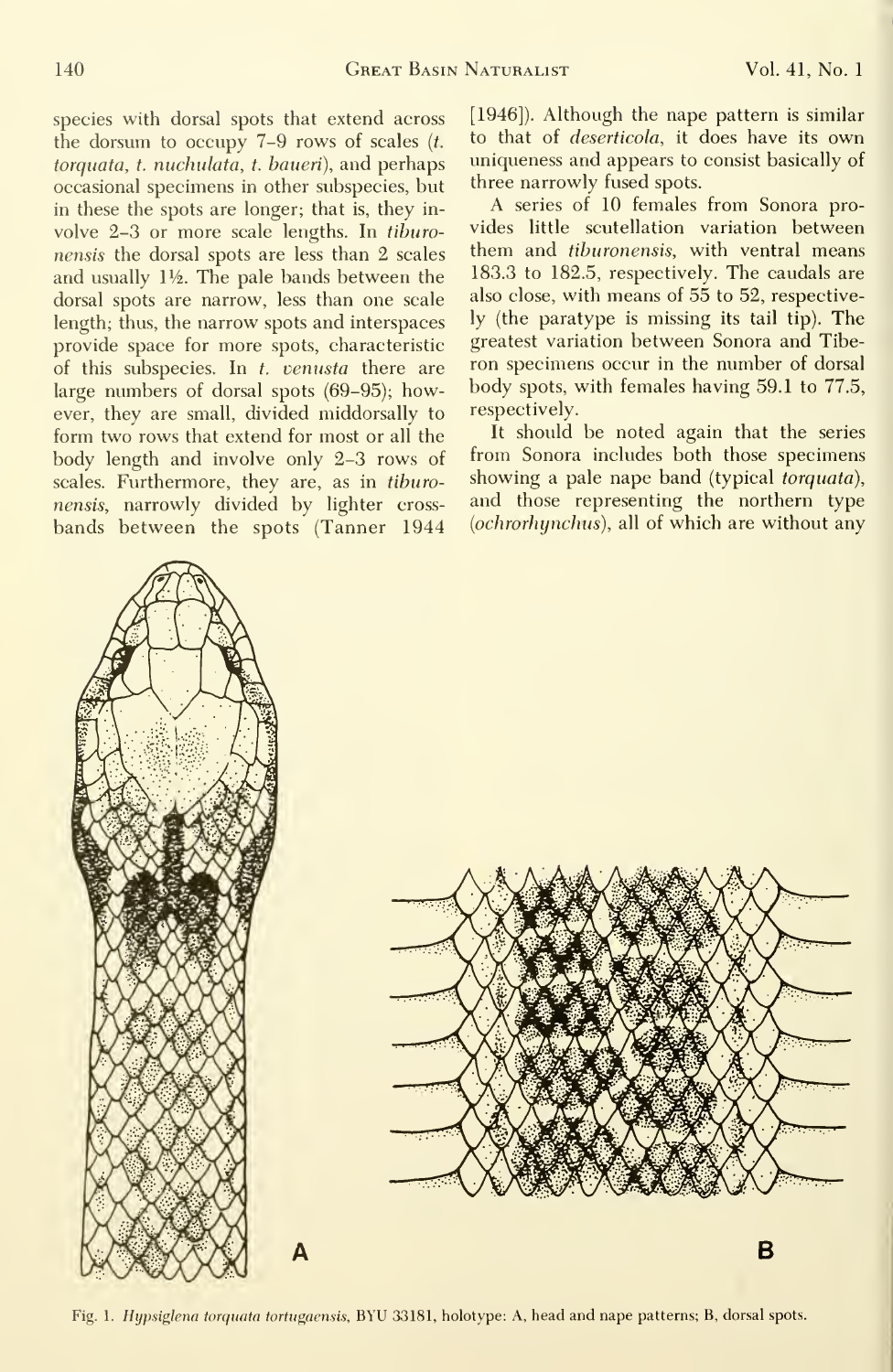remnant of the white band. In the torquata dorsal body pattern, the pale areas that di vide the dark dorsal spots are narrow, as in tiburonensis, but otherwise the pattern is very different with fewer, larger, and broader spots. In the specimens from northern Sonora and most of adjoining Arizona, northwestern Chihuahua, and extreme south-central Utah, the light areas between the spots are wider, covering one or more scales. The nape pat tern in the northern populations is usually a fusion of the spots to form an irregular dark brown band that laterally extends anteriorly to the orbits; or the nape pattern may have a central elongate spot extending posteriorly from the parietals for approximately 7-10 scales and, at its widest, 3-4 scales wide. In some specimens the median spot is fused on one side with a lateral nape spot. In all speci mens examined, the lateral spots extend to the orbit.

Based on color pattern, the relationship of tiburonensis is closer to those populations in northwestern Sonora and those further to the north, including *deserticola* (which has a similar nape pattern). There is also a general lightening of the brown color and a strong tendency for scales in the dorsal blotches to be edged with dark, its centers being a light er brown. This lightening seems to be true for desert populations, but a darker brown is present in most areas where an increase of moisture occurs. Three specimens from San Esteban Island (CAS-SU-9038, UM 128641, and MVZ 74953) are similar to tiburonensis in having numerous dorsal body spots, 90, 78, and 82, respectively. Other characters are also similar, such as ventrals,  $\frac{9}{7}$  184-186, and caudals, 46-52; one male has 173 ventrals and 55 caudals. The similarities between these two island populations dictate that they should be included in the same taxon, at least until larger series from each island warrant a separation.

An examination of specimens from adjoining Sonora showed little similarity in color pattern. As noted above, the nape pattern was similar to t. deserticola and the scale patterns were almost identical to the Sonora and Arizona specimens. An examination of the Sonoran specimens available to me shows as great a color pattern variation as in any other geographical area, except perhaps Baja

California. It is in Sonora that the light, cream-colored nape band disappears and the dark nape pattern becomes an irregular band or three nape spots. An occasional specimen from southeastern Sonora and adjoining southwestern Chihuahua has a much broader, more uniform dark band.

It was from this general area and on the basis of comparisons with more southern populations that Dunn (1936) synonomised ochrorhyncha with torquata, this in spite of the very few specimens available and in contrast to the Stejneger and Barbour (1917) as signment. Both Tanner (1946) and Dixon (1965 and 1967) accepted ochrorhyncha based on the distinct color pattern of limited specimens available between typical speci mens of the two types. With a substantial in crease in the numbers of specimens throughout the entire range of Hypsiglena, it is now generally agreed that only one widespread species *(torquata)* is assignable to the genus Hypsiglena (Tanner 1954, 1958, 1960, 1962, 1963, 1960, 1966, Schmidt 1953, Bogert and Oliver 1945, Zweifel and Norris 1955, Smith and VanCelder 1955, Duellman 1957, Fugler and Dixon 1961, Fouquette and Rossman 1963, Hardy and McDiarmid 1969).

Dixon and Lieb (1972) described as <sup>a</sup> new species Hypsiglena tanzeri. Based on the description, figures, and my examination of the paratype (LACM 72068), it appears to be <sup>a</sup> color variation of torquata and should thus be considered a unique subspecies of torquata. An examination of t. tanzeri places it as one color pattern extreme in the large size and small number of body spots; t. venusta is the other extreme. In Hypsiglena, the size, shape, and number (now known to range from 37-95) of body spots and the nape pattern are highly variable. This character alone, <sup>I</sup> believe, does not warrant species status for tanzeri. This wide range of color pattern variation <sup>I</sup> consider particularly characteristic in Hypsiglena. Tanner, Dixon, and Harris (1972) found in Crotalus lepidus an extreme color pattern modification in which the dark body bands were reduced in *l. maculous* to dorsal spots, the smaller cross bands appearing on the posterior third of the body. This same pattern occurs in  $t$ . tanzeri, with the more typical spots occurring posteriorly. Such ex tensive color pattern variations have also